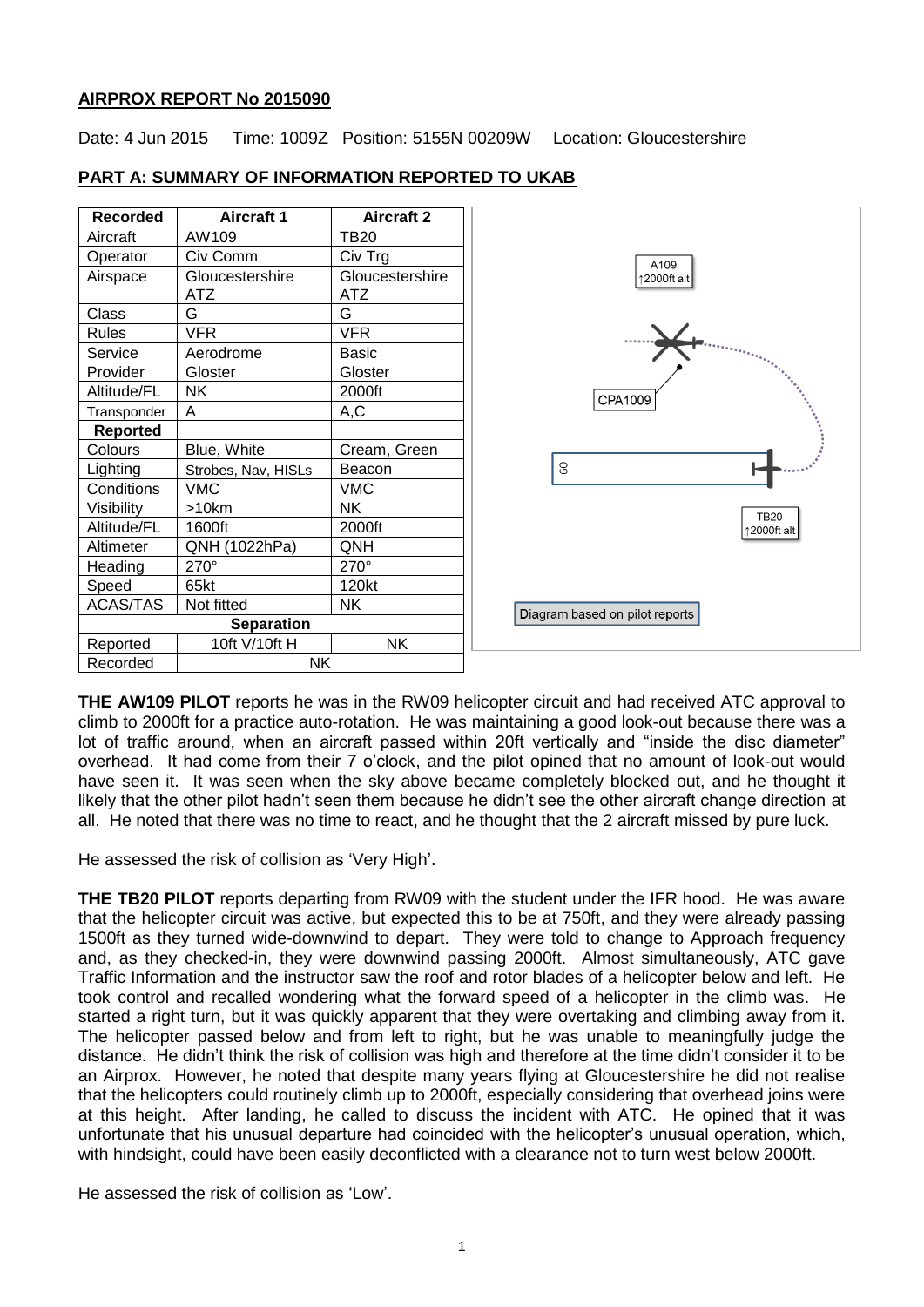**THE GLOSTER CONTROLLER** reports that the TB20 departed from RW09 with a left turn to the west and was advised that the helicopter circuit was active. The AW109 in the helicopter circuit was climbing to 2000ft for an auto-rotation into the Heli North Training Area. The controller observed on the air traffic monitor that the two aircraft were parallel to each other and tracking west, so advised the pilot of the TB20 that the helicopter was at 2000ft.

### **Factual Background**

The weather at Gloucestershire was reported as:

METAR 0950Z 18006KT 130V220 9999 FEW045 18/08 Q1025

#### **Analysis and Investigation**

#### **CAA ATSI**

ATSI had access to reports from both pilots, the Gloucestershire Airport ATC unit investigation report, Swanwick MRT and Gloucestershire Airport primary radar recordings, and RTF transcript of the Gloster Tower frequency. An interview was also conducted with the tower controller. Although the report from the pilot of the AW109 indicated having an SSR transponder fitted and selected "On," in the Swanwick MRT radar recording only the TB20 was visible, therefore the screenshots produced in the report and used for analysis were taken from the Gloucestershire Airport primary radar recordings. Swanwick radar screenshots are included to illustrate levels of the TB20 as close as possible to the corresponding Gloucestershire Airport recordings.

Prior to departure, the TB20 had been given Traffic Information on traffic descending on the deadside from an overhead join, and also advised that the left-hand helicopter circuit was active. In a continuation of the same transmission the TB20 was then cleared for take-off with a left turnout to the west. The TB20 pilot acknowledged the clearance for take-off but not the Traffic Information. The AW109 had already completed a practice auto-rotation in the helicopter circuit to the north of RW09 and, at 1008:23 (Figure 1), was observed making a left turn into the circuit again, ahead of the TB20 which departed straight-ahead.



Figure 1 – 1008:23 (1NM Range Rings)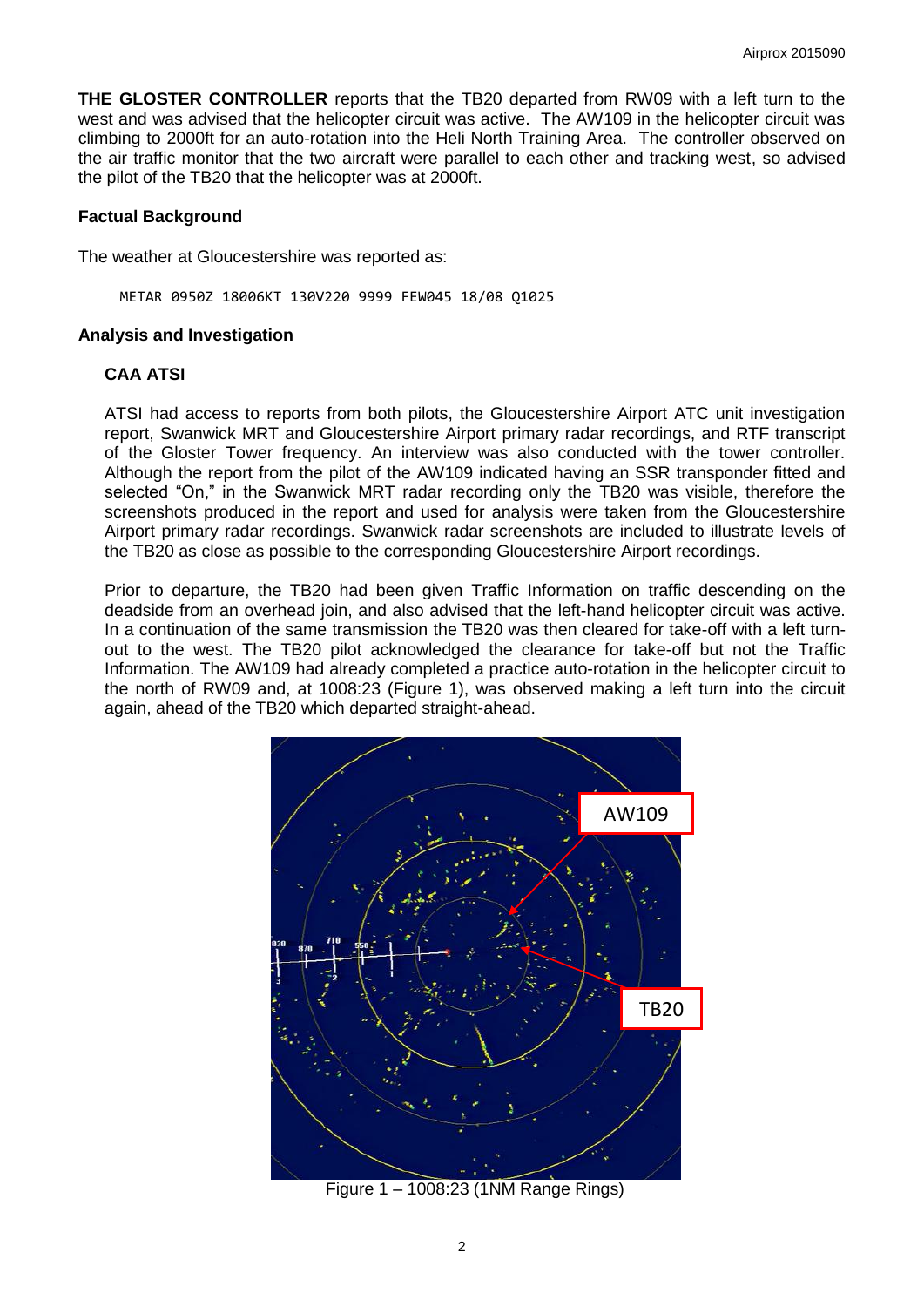Shortly afterwards, the pilot of the AW109 requested a climb to 2000ft for a practice auto-rotation, which was approved by the controller, together with Traffic Information on traffic routing for an overhead join at 2000ft from the north-east which was acknowledged.

At 1008:46 the AW109 was established in the crosswind left-hand position. The TB20 was also in a left-turn, outside the AW109 (Figure 2). Figure 2.1 shows the Swanwick MRT radar for the TB20 at approximately the same time.



Figure 2 – 1008:46



Figure 2.1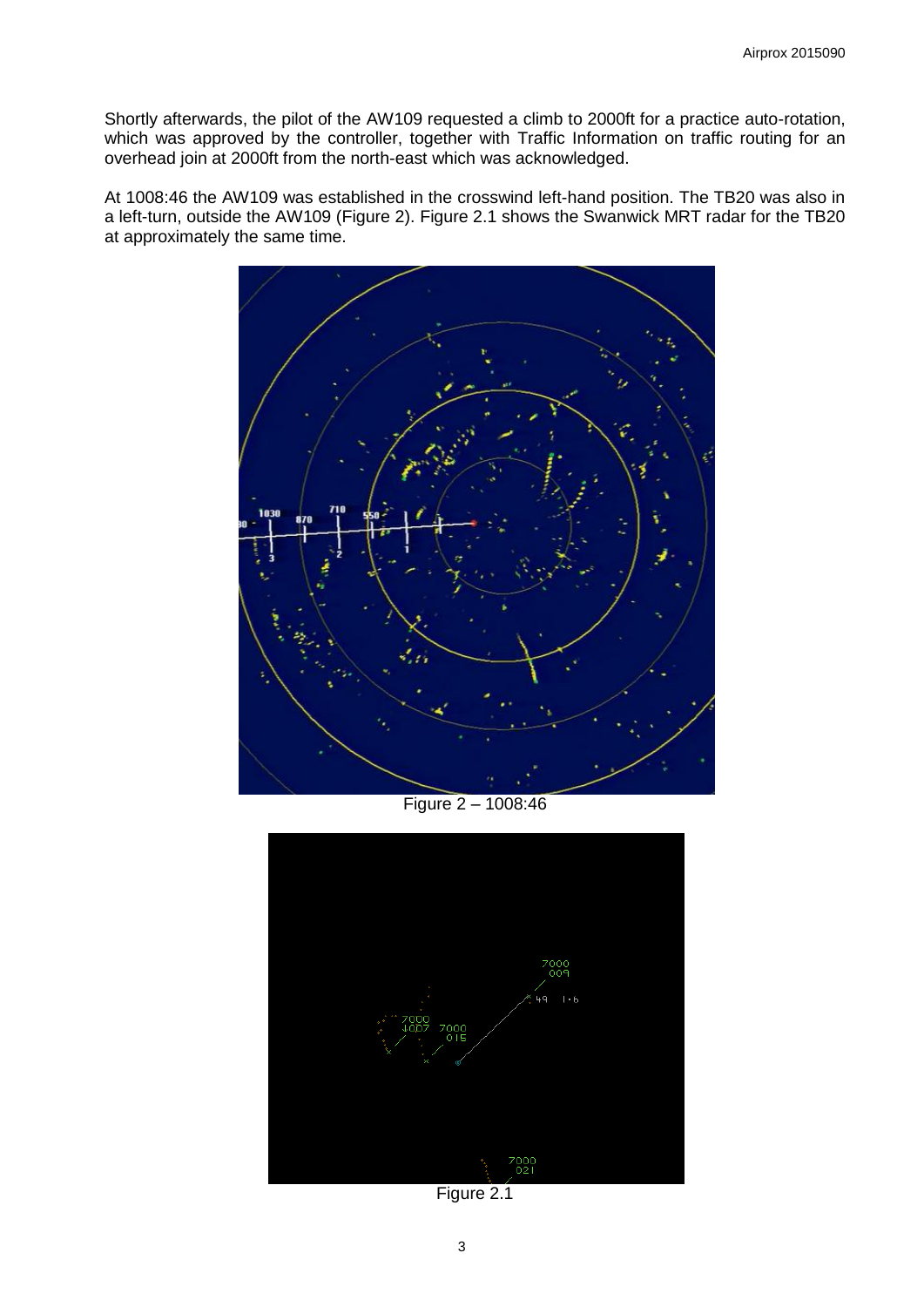At 1009:09 the AW109 commenced a left-turn into the downwind position. The TB20 also commenced a left turn for the west, turning inside the AW109 and at a relatively higher speed (Figure 3).



Figure 3 – 1009:09

Figure 4, (1009:27) shows the TB20 completing the turn inside the AW109 as it started to overhaul the helicopter.



Figure 4 – 1009:27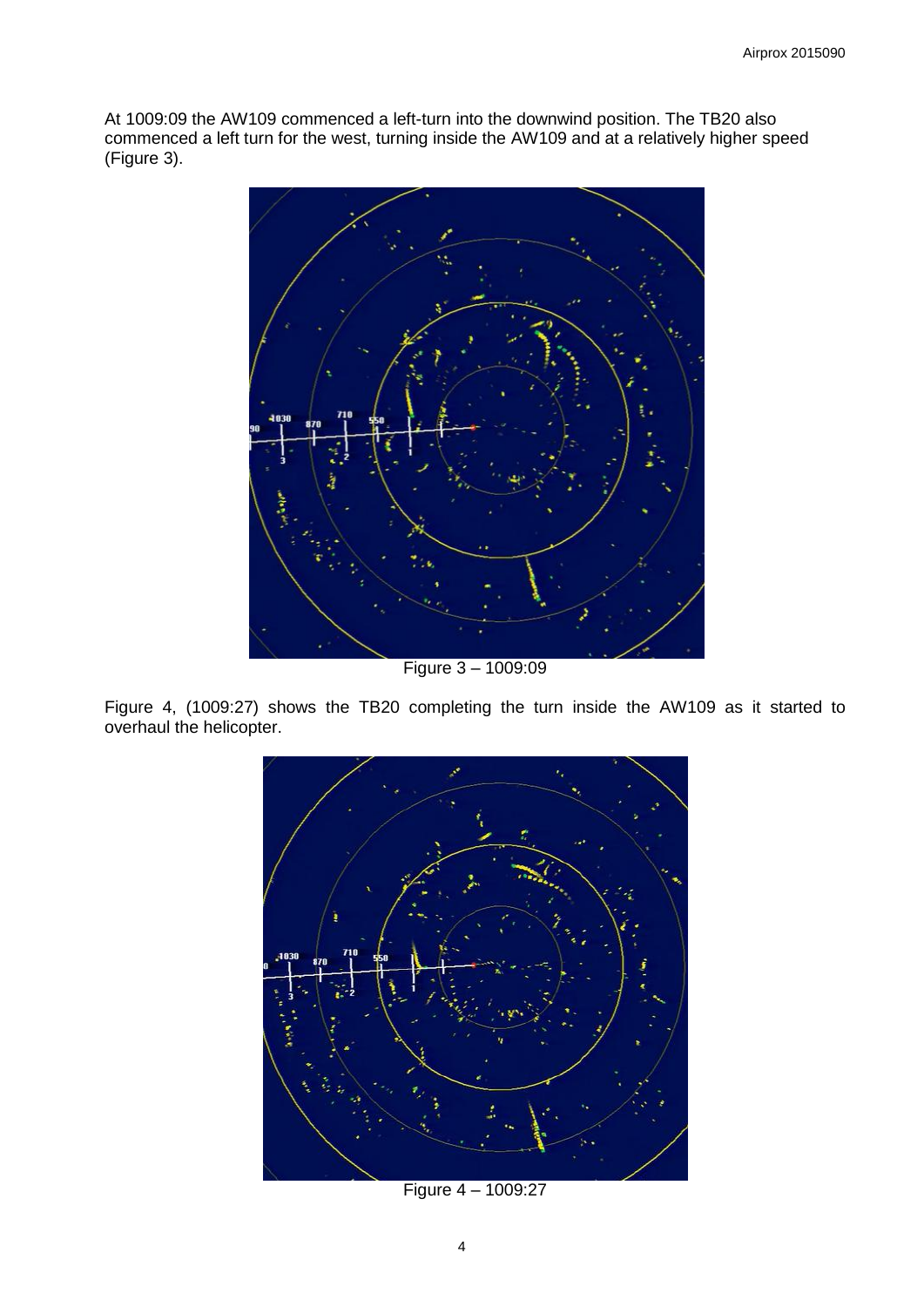At 1009:37, the TB20 was established on a west north-westerly track and had started to converge with the AW109 which was on a more westerly track. Swanwick MRT recordings show the TB20 was passing FL010 (Figure 5.1). There was no level information for the helicopter at this point. Prior to being transferred to the approach frequency, the TB20 was given further Traffic Information on the AW109, specifying the position of the AW109 as being on the downwind leg and climbing to 2000ft. The TB20 pilot acknowledged the instruction to contact Approach but again did not acknowledge the traffic information.



Figure 5 – 1009:37





At 1009:48, the contacts merged (Figure 6).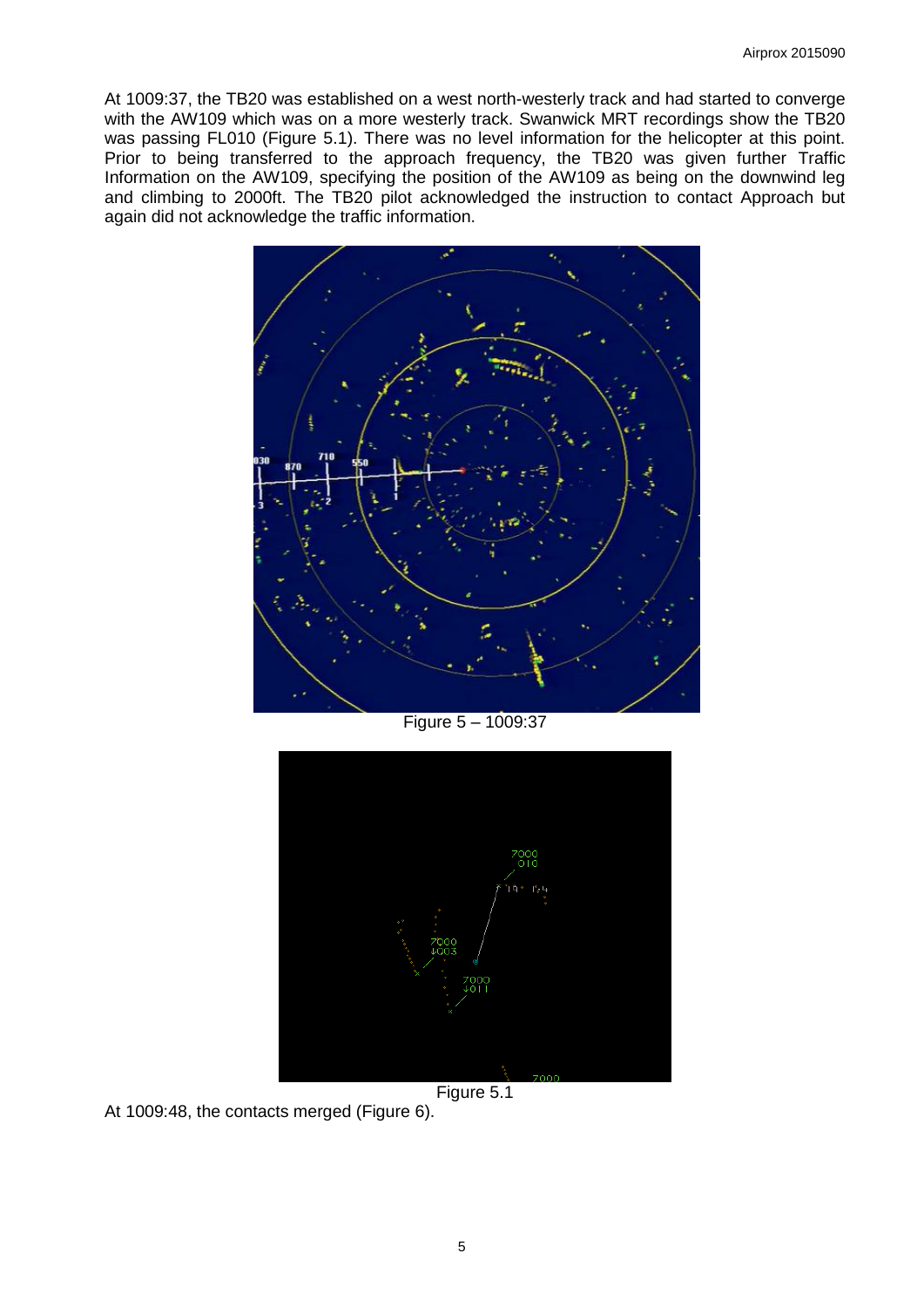

Figure 6 – 1009:48

Neither the pilot reported an Airprox at the time.

The Gloster Tower frequency was relatively busy during this period with both departing and arriving aircraft. The standard join for inbound VFR aircraft is via the overhead. The helicopter circuit at Gloucestershire Airport for a rotary aircraft the size of the AW109 is notified as *"operating parallel to and inside fixed wing circuits up to a maximum of 750ft QFE, approaching and departing from the (Heli Northwest) helicopter training area."* To reduce RTF loading and avoid conflict between fixed-wing and rotary circuits, standardised phrases are assigned, allowing for autonomous operations by the helicopter.

Tower controllers at Gloucestershire ATC can operate up to 1500ft without the requirement to coordinate with the Approach controller. However, the AW109 practice auto-rotations from 2000ft were co-ordinated on each occasion with the Approach controller. In the Gloucestershire ATC VCR, the Approach controller sits to the right of, and facing 90° away from, the Tower controller position. Co-ordination takes place face to face and is therefore not recorded. The ATM is available for use by Tower controllers at Gloucestershire Airport for situational awareness, and there is no requirement to constantly monitor traffic being displayed on it. The display shows aircraft as analogue primary contacts only.

In interview the Tower controller stated that it was only by chance that they had glanced at the ATM and seen that the AW109 and TB20 were in proximity to each other. This prompted the controller to pass Traffic Information again to the TB20, this time including the information on the height that the helicopter was intending to climb to. The pilot of the TB20 did not acknowledge the Traffic Information on the AW109 passed twice by the Tower controller, but in his report he stated that being notified that the helicopter circuit was active had led him to assume this was at 750ft, and that, as he was already at 1500ft, he believed that both his height and the radius of his turn was keeping him clear of that circuit. He stated that the first time he was aware the helicopter was climbing to 2000ft was when Traffic Information stating this was passed by the "radar controller," coincidental with his first sighting of the AW109 just below him. The Traffic Information was actually passed by the Tower controller before the TB20 was transferred to Approach, but at a point just before the contacts merged on the radar recording.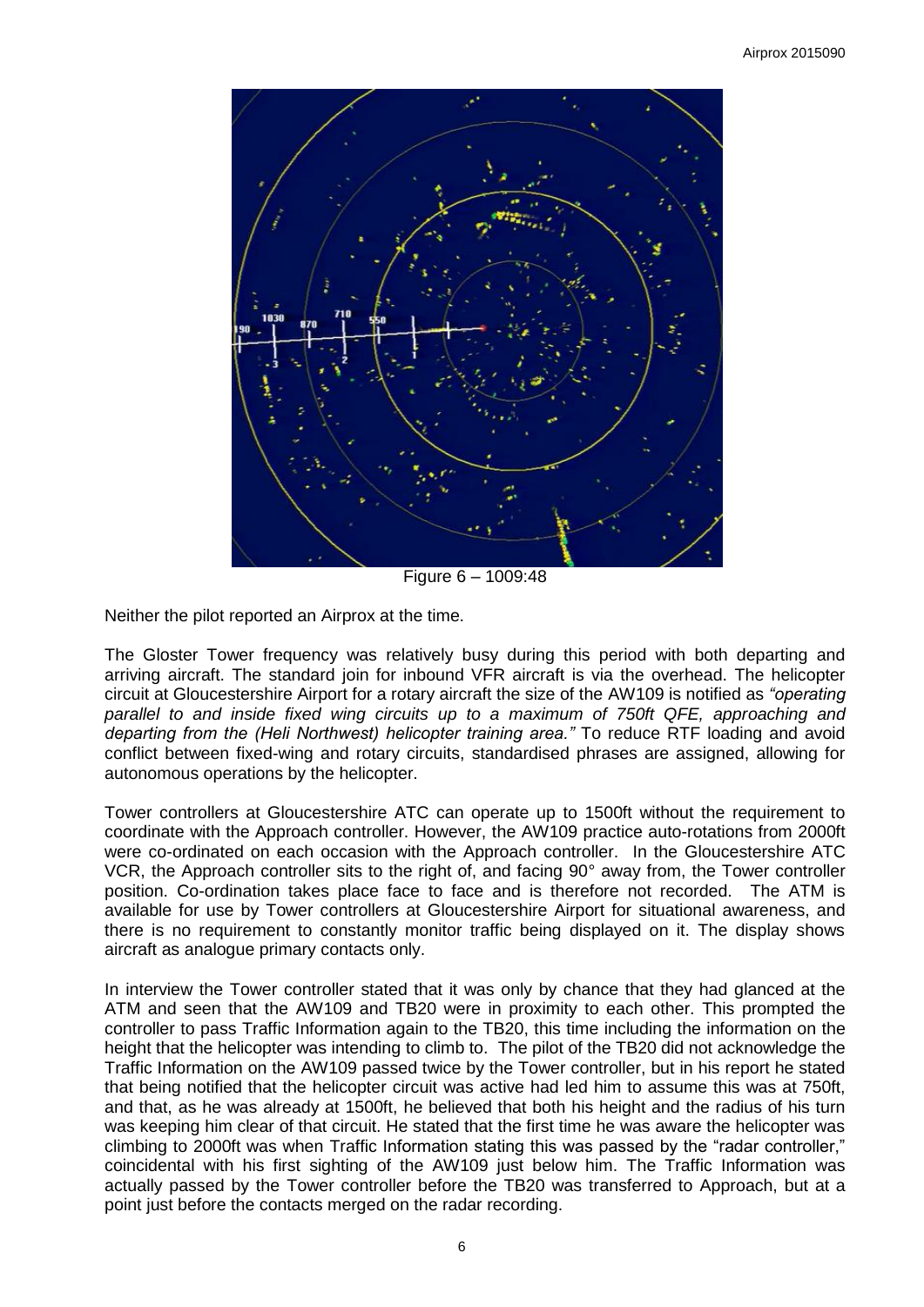In the report from the AW109 pilot, they felt that the TB20 was inside the fixed-wing circuit; however, the TB20 was leaving to the west and not joining the circuit. Other than specified areas to avoid for noise abatement there are no designated VFR departure routes at Gloucestershire Airport.

Traffic Information was passed by the Tower controller to the TB20 that the AW109 was in the helicopter circuit prior to departure. During the AW109's previous practice auto-rotation, a subsequent fixed-wing departure had been passed Traffic Information on the helicopter circuit which included both the helicopter type, and the information that it was climbing to 2000ft. In interview the controller confirmed that they were not aware that the AW109 would be requesting another climb to 2000ft for a further practice auto-rotation, therefore only generic information on the helicopter circuit was passed. After the TB20 had been cleared for take-off, the AW109 then requested a climb to 2000ft for a further practice auto-rotation.

The Tower controller was providing an Aerodrome Control Service, and in accordance with CAP493 Manual of Air Traffic Services, Section 2: Chapter 1: Para 2 shall issue information and instructions to aircraft under its control to achieve a safe, orderly and expeditious flow of air traffic with the objective of preventing collisions between:

- a) Aircraft flying in, and in the vicinity of the ATZ;
- b) aircraft taking-off and landing;
- c) aircraft and vehicles, obstructions and other aircraft on the manoeuvring area.

### Although;

Aerodrome Control is not solely responsible for the prevention of collisions. Pilots and vehicle drivers must also fulfil their own responsibilities in accordance with Rules of the Air.

Also, in accordance with CAP493 Manual of Air Traffic Services, Section 2: Chapter 1: Para 7, the controller is required to pass:

7A.1 Traffic information and instructions to aircraft on any occasion that a controller considers it necessary in the interests of safety, or when requested by a pilot. In particular, Aerodrome Control shall provide:

- 1) generic traffic information to enable VFR pilots to safely integrate their flight with other aircraft;
- 2) specific traffic information appropriate to the stage of flight and risk of collision;
- *3)* timely instructions as necessary to prevent collisions and to enable safe, orderly and expeditious flight within and in the vicinity of the ATZ.

## **UKAB Secretariat**

Both pilots shared an equal responsibility for collision avoidance and not to operate in such proximity to other aircraft as to create a collision hazard<sup>1</sup>. If the incident was considered to be overtaking then the TB20 pilot was required to give way.<sup>2</sup>

## **Summary**

 $\overline{\phantom{a}}$ 

An Airprox was reported on 4<sup>th</sup> June 2015 at 1009 between an AW109 and a TB20. The AW109 was climbing to 2000ft for an auto-rotation and the TB20 was departing the visual circuit downwind, climbing through 2000ft. Both pilots were speaking to Gloster, the AW109 to Gloster ADC and the TB20 had just transferred to Gloster Approach.

<sup>1</sup> SERA.3205 Proximity.

<sup>&</sup>lt;sup>2</sup> SERA.3210 Right-of-way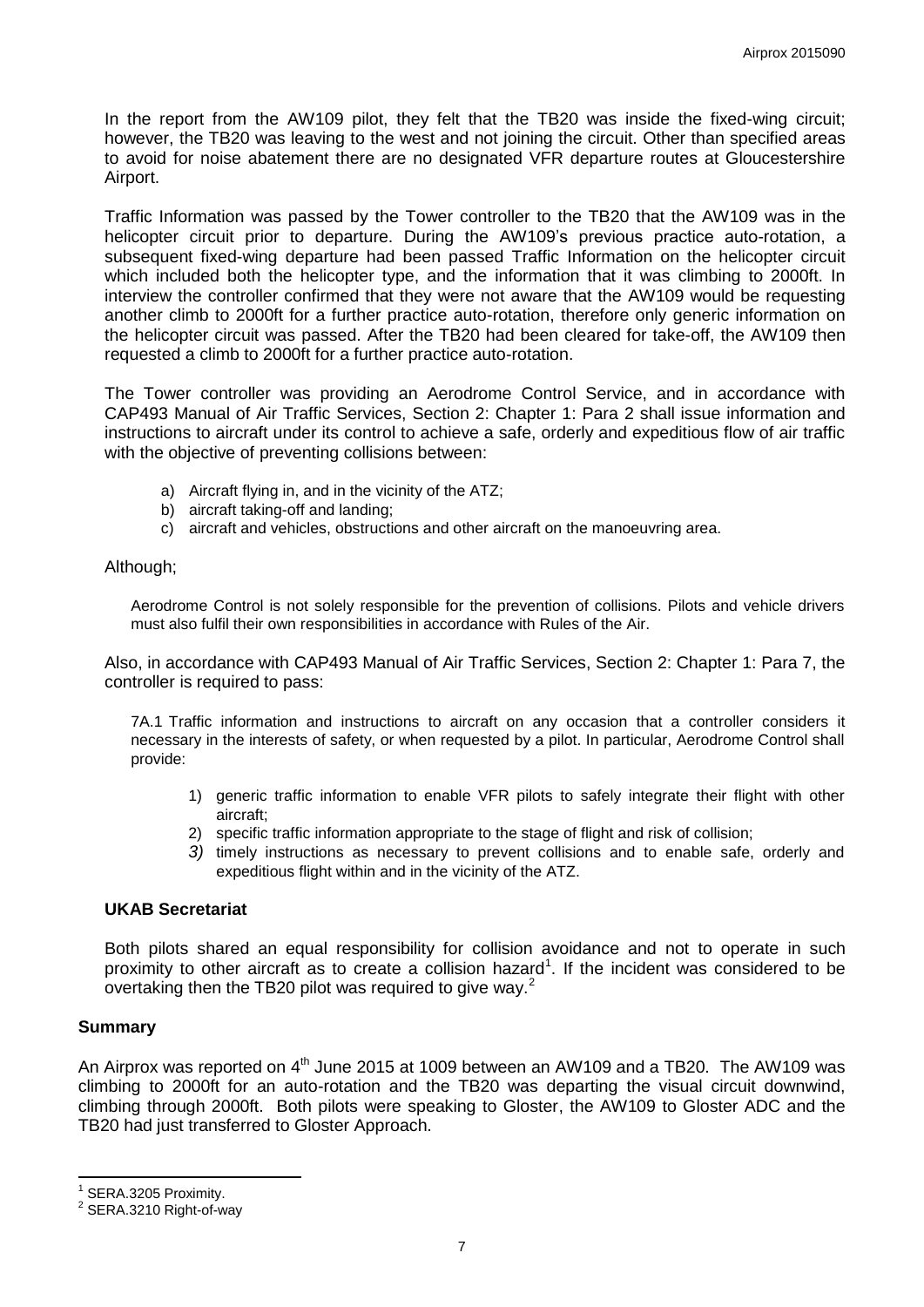# **PART B: SUMMARY OF THE BOARD'S DISCUSSIONS**

Information available consisted of reports from the pilots of both aircraft, transcripts of the relevant RT frequencies, radar photographs/video recordings, reports from the air traffic controllers involved and reports from the appropriate ATC and operating authorities.

The Board first discussed the actions of the AW109 pilot. He was undertaking an instructional sortie and, as is standard practice, requested each climb to 2000ft for his auto-rotations. The Board noted that he was on the same frequency as the TB20 pilot, and therefore wondered whether he had heard the TB20 pilot had been cleared to depart to the west. He reported being surprised at the positioning of the TB20, which he thought would be inside the standard visual circuit. However, the TB20 was not in the circuit, and because Gloucester does not have any fixed VFR departure routes, once cleared, the TB20 pilot could take any route that he wished. The Board noted that the ADC did pass Traffic Information to the AW109 pilot on another aircraft which was conducting an overhead join, also at 2000ft, and so they wondered whether this information may have led him to believe that it was the only traffic to affect. Notwithstanding, the helicopter member opined that, as he climbed for his autorotation, it would have been expected that the AW109 pilot would make turns for look-out which, whilst recognising that this was an instructional sortie with attendant demands on capacity, caused the Board to wonder if any were made, and their effectiveness if they were.

Turning to the TB20 pilot, the Board noted that he was cleared for take-off and given Traffic Information on the helicopter circuit being active. He didn't acknowledge the Traffic Information and, in his report, the pilot stated that he expected the helicopter to be only up to 750ft, 'normal' helicopter circuit height. The Board thought it strange that he had not known that helicopters might go higher with permission from the ADC given that it must be a regular occurrence. Irrespective, the Board noted that the AW109 pilot had asked for the climb to 2000ft after the TB20's departure clearance and when the TB20 pilot was still on the frequency; some Board members thought that even though ATC didn't directly give him this Traffic Information, he should have heard this call. As with the AW109, the Board questioned whether the TB20 pilot had adequately looked out as he made the climb to 2000ft: noting that this was a practice IFR departure, which would have meant that look-out turns would probably not be conducted by the student; the instructor had extra responsibilities to proactively ensure a clear flight-path. Finally, the Board noted that the TB20 pilot was eventually given Traffic Information on the AW109 just before he was told to change frequency but again he didn't acknowledge it.

The Board then discussed the actions of the Aerodrome Controller and wondered whether he had been too busy to fully appreciate the traffic situation. Controller members of the Board thought that there had been a lack of positive control of the situation which hinted at the controller being overloaded by a complex visual circuit where he was under pressure to be as flexible as possible with aircraft joining and departing regardless of how this integrated with the rest of the circuit. They opined that there did not appear to be sufficient procedures in place (such as VFR departure routes, or positive deconfliction of helicopter activities) with which to protect the circuit, or the controller. What was certain to them was that, in clearing the helicopter up to 2000ft to the north of the field whilst allowing the TB20 to depart left-hand to the west, there was always going to be the potential for the two aircraft to conflict. That the controller didn't pass timely Traffic Information to either pilot compounded the situation because neither pilot had assimilated the position of the other. When he did pass Traffic Information at a late stage to the TB20 pilot, members noted that he hadn't then obtained an acknowledgement and so had no idea whether the information had been assimilated or not. The Board were also concerned that, whilst being aware of the unresolved confliction, the controller continued to transfer the pilot to the Approach frequency contrary to standard ATC practice which was to resolve any conflictions first. The Board also thought that the instruction to switch frequency may have distracted the TB20 pilot from hearing and assimilating the Traffic Information. Taking all of this into account, the Board resolved to make a recommendation that Gloucestershire airport review airfield and ATC procedures with regard to ensuring safe and orderly flow of traffic, with particular reference to departure procedures, helicopter operations, and the temptation to be all things to all people by trying to offer ultimate flexibility at the compromise of a known, more regimented environment.